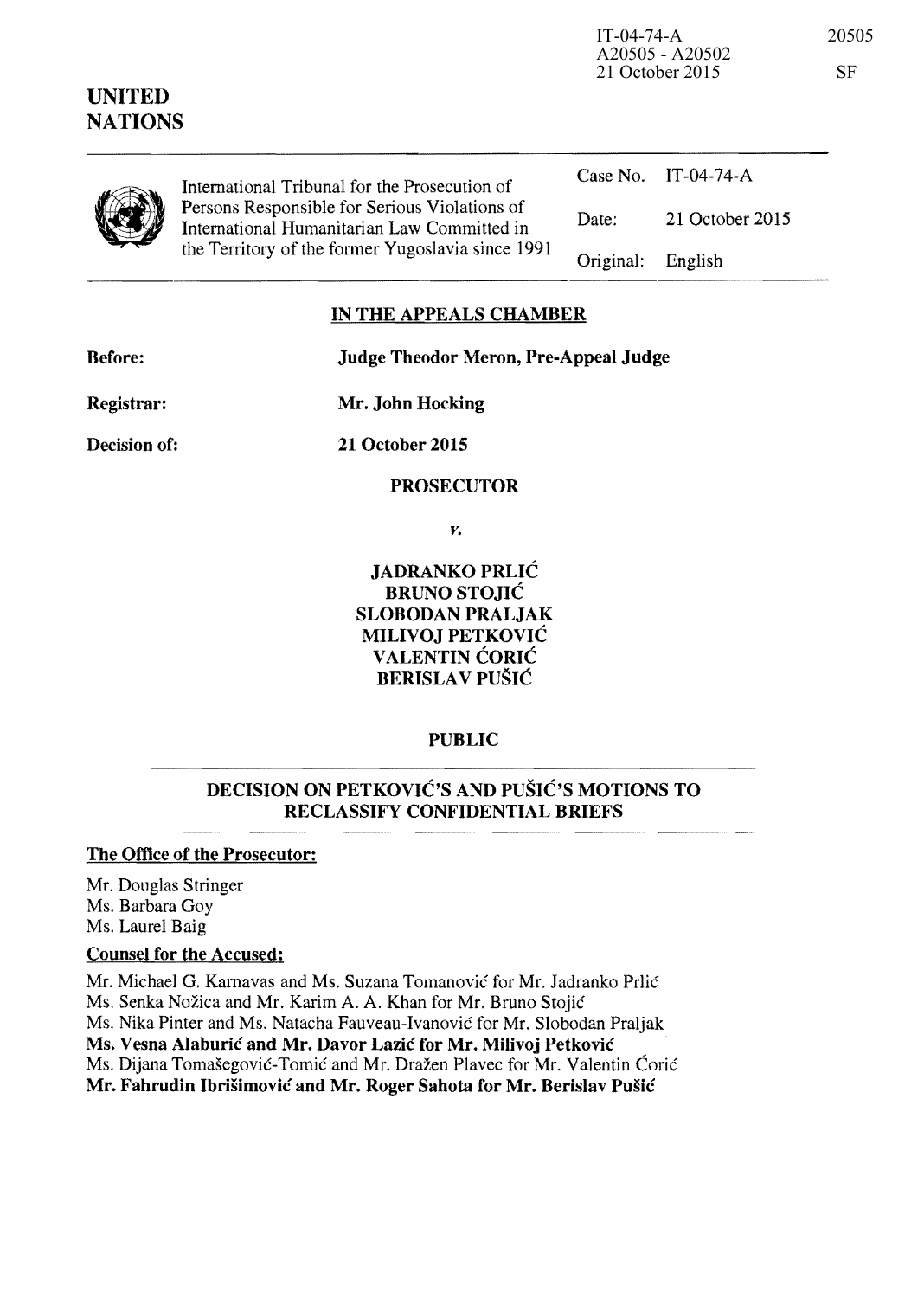**I, Theodor Meron,** Judge of the Appeals Chamber of the International Tribunal for the Prosecution of Persons Responsible for Serious Violations of International Humanitarian Law Committed in the Territory of the former Yugoslavia since 1991 ("Appeals Chamber" and "Tribunal", respectively), and Pre-Appeal Judge in the *Prlić et al.* case;

**BEING SEISED** of (i) "Milivoi Petković's Request to Reclassify His Respondent's Brief", filed confidentially by Milivoj Petković ("Petković") on 8 September 2015 ("Petković Motion"), in which Petkovic requests to reclassify his Response Brief ("Petkovic's Response Brief") as public;<sup>1</sup> and (ii) "Berislav Pusic's Request to Reclassify Confidential Defence Response Brief and Brief in Reply", filed confidentially by Berislav Pusic ("Pusic") on 7 September 2015 ("Pusic Motion"), in which Pušić requests to reclassify as public his Response Brief and Reply Brief ("Pušić's Response Brief" and "Pušić's Reply Brief", respectively); $^{2}$ 

**RECALLING** that, in accordance with a decision issued by the Appeals Chamber on 9 October 2014,<sup>3</sup> all the Appeal Briefs, the Response Briefs, and the Reply Briefs were filed confidentially,<sup>4</sup> except for Petković's Response Brief, Pušić's Response Brief, and Pušić's Reply, which were filed publicly; $5$ 

**RECALLING** that, during the status conference held on 12 May 2015, I ordered the parties to file public redacted versions of their Appeal Briefs and Response Briefs by 11 June 2015;<sup>6</sup>

**RECALLING** the "Order Relating to the Prosecution's Urgent Motion to Reclassify Public Briefs and Modify the Public Redacted Briefing Schedule", filed on 12 June 2015 ("Order"), by which I instructed the Registry of the Tribunal ("Registry") to temporarily reclassify all public and public redacted briefs ("Public Briefs") filed in these appellate proceedings as confidential;<sup>7</sup>

**RECALLING** that on 8 July 2015, I: (i) ordered the Parties to re-file the Public Briefs after having made all necessary redactions, with the exception of the Petkovic's Response Brief and Pusic's

 $<sup>t</sup>$  Petković Motion, para. 6.</sup>

 $2$  Pušić Motion, para. 4.

<sup>3</sup> Decision on Appellants' Requests for Extension of Time and Word Limits, 9 October 2014.

*<sup>4</sup> See* Decision on the Prosecution's Urgent Motion to Reclassify Public Briefs and Modify the Public Redacted Briefing Schedule, 8 July 2015 ("Decision"), p. 2, fn. 2.

<sup>&</sup>lt;sup>5</sup> Milivoj Petković's Respondent's Brief, 7 May 2015; Berislav Pušić's Response to the Prosecution's Appeal Brief, 7 May 2015; Berislav PusiC's Brief in Reply, 29 May 2015. I note that while Pusic's Reply Brief was initially filed publicly, on 29 May 2015, it was re-filed as confidential on 2 June 2015. See Berislav Pušić's Notice on Change of Status of Defence Brief in Reply, 2 June 2015.

 $\frac{6}{3}$  See Status Conference, AT. 54 (12 May 2015).

 $7$  Order, 12 June 2015, pp. 1-2.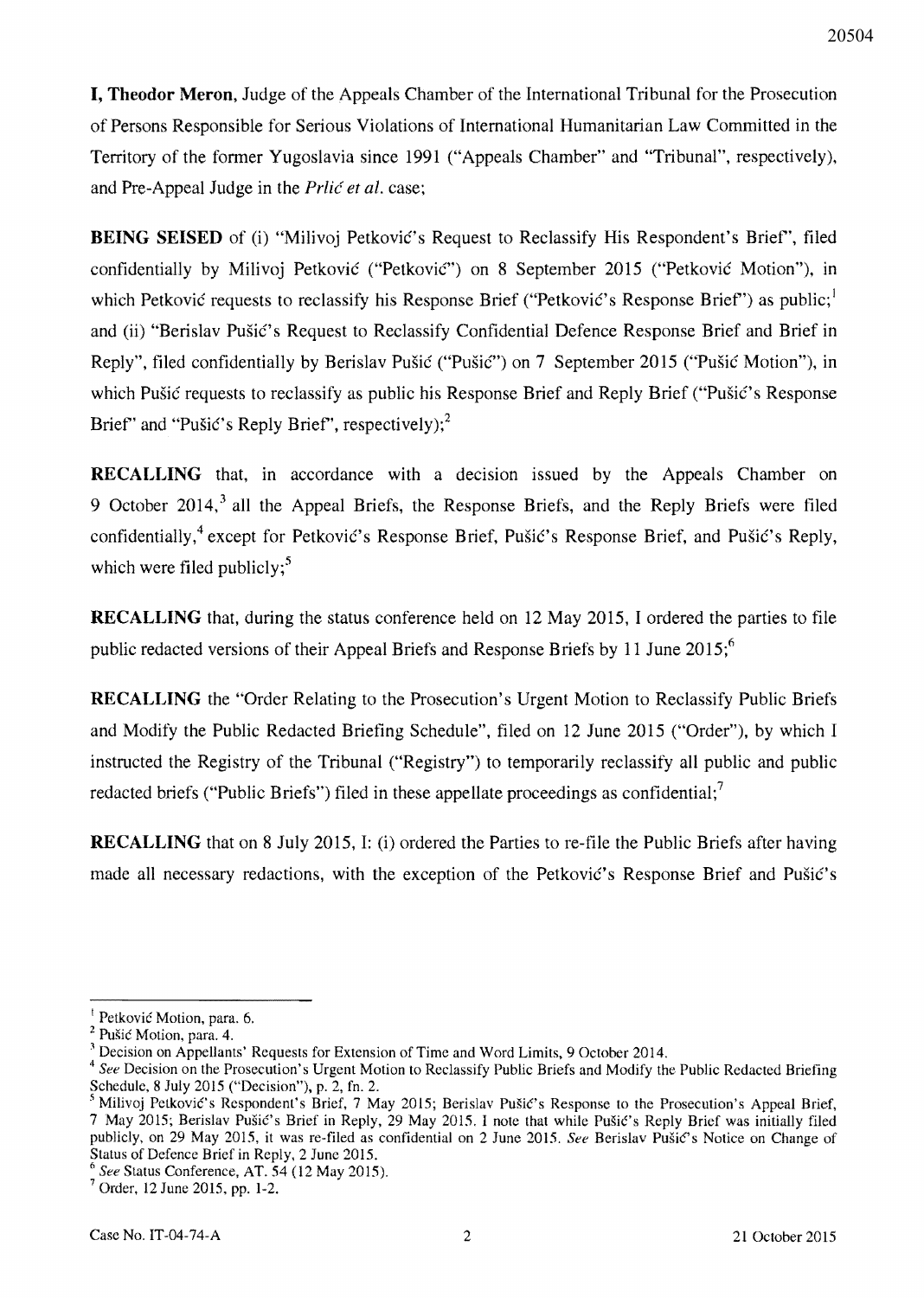Response Brief; and (ii) instructed the Registry to maintain the confidential status of the Public Briefs until further notice;<sup>8</sup>

**RECALLING FURTHER** that during the status conference held on 2 September 2015, I invited Petkovic and Pusic to file motions to lift the confidential status of Petkovic's Response Brief and Pušić's Response Brief:<sup>9</sup>

**NOTING** the "Notice of Non-Opposition to Milivoj Petkovic's Request to Reclassify His Respondent's Brief", filed confidentially by the Office of the Prosecutor ("Prosecution") on 9 September 2015 ("Prosecution's Notice"), in which the Prosecution affirms that **it** does not oppose the Petkovic Motion;<sup>10</sup>

**NOTING** that the Prosecution did not respond to the Pusic Motion;

**NOTING** that all the public redacted versions of the Appeal Briefs, Response Briefs, and Reply Briefs, save for Petkovic's Response Brief, Pusic's Response Brief, and Pusic's Reply Brief, were filed in accordance with the Decision<sup> $11$ </sup> and that the re-filing process of the public redacted versions has thus been completed;

**CONSIDERING** that Petkovic's Response Brief, Pušic's Response Brief, and Pušic's Reply Brief require no redaction and, thus, it is no longer necessary to keep them confidential;

<sup>&</sup>lt;sup>8</sup> Decision, pp. 4-5.

*<sup>9</sup> See* Status Conference, AT. 61-62 (2 Sept 2015),

<sup>&</sup>lt;sup>10</sup> Prosecution's Notice, para. 1.

<sup>&</sup>lt;sup>11</sup> Notice of Filing of Prosecution Revised Public Redacted Appeal Brief, 29 July 2015; Jadranko Prlić's Notice of Re-Filing of Public Redacted Version of Jadranko Prlic's Appeal Brief, 29 July 2015; Notice of Filing the Corrigendum to the Public Redacted Version of Bruno Stojic's Appellant's Brief, 28 July 2015; Notice of Filing of Revised Public Redacted Version of Slobodan Praljak's Appeal Brief with Annexes, 29 July 2015; Notice of Re-Filing of Redacted Versions [sic] of Milivoj Petkovic Appeal Brief And Book of Authorities, 29 July 2015; Corrigendum to Appellant's Brief of Valentin Coric, 28 July 2015; Notice of Re-Filing of Redacted Appeal Brief of Berislav Pusic, 28 July 2015; Notice of Filing of Prosecution Public Redacted Response to Jadranko Prlic's Appellant's Brief, 19 August 2015; Notice of Filing of Public Redacted Version of Prosecution Response to Bruno Stojic's Appellant's Brief, 19 August 2015; Notice of Filing of Public Redacted Version of Prosecution Response to Siobodan Praljak's Appellant's Brief, 19 August 2015; Notice of Filing of Public Redacted Version of Prosecution Response to Milivoj Petković's Appellant's Brief, 19 August 2015; Notice of Filing of Public Redacted Version of Prosecution Response to Valentin Coric's Appellant's Brief, 19 August 2015; Notice of Filing of Public Redacted Version of Prosecution Response to Berislav Pusic's Appellant's Brief, 19 August 2015; Jadranko Prlic's Notice of Re-Filing of Public Redacted Version of Jadranko Prlic's Respondent's Brief, 20 August 2015; Notice of Filing the Corrigendum to the Public Redacted Version of Bruno Stojić's Respondent's Brief, 18 August 2015; Notice of Filing of Revised Public Redacted and Corrected Version of Slobodan Praljak's Response to Prosecution Appeal Brief with Annexes, 20 August 2015; Respondent's Brief of Valentin Coric, 18 August 2015; Notice of Filing of Public Redacted Version of Prosecution's Consolidated Reply to Respondents' Briefs, 7 September 2015; Jadranko Prlic's Notice of Re-Filing of Public Redacted Version of Jadranko Prlic's Reply Brief, 1 September 2015; Notice of Filing the Corrigendum to the Public Redacted Version of Bruno Stojie's Brief in Reply, 2 September 2015; Notice of Filing of Revised Public Redacted and Corrected Version of Siobodan Praljak's Reply Brief with Annexes, 31 August 2015; Notice of Re-Filing of Redacted Version of Milivoj Petkovic's Brief in Reply, 2 September 2015; Reply Brief of Valentin Corie in Support of Appellant's Brief (without confidential and *ex parte* annexes A & B), 31 August 2015.